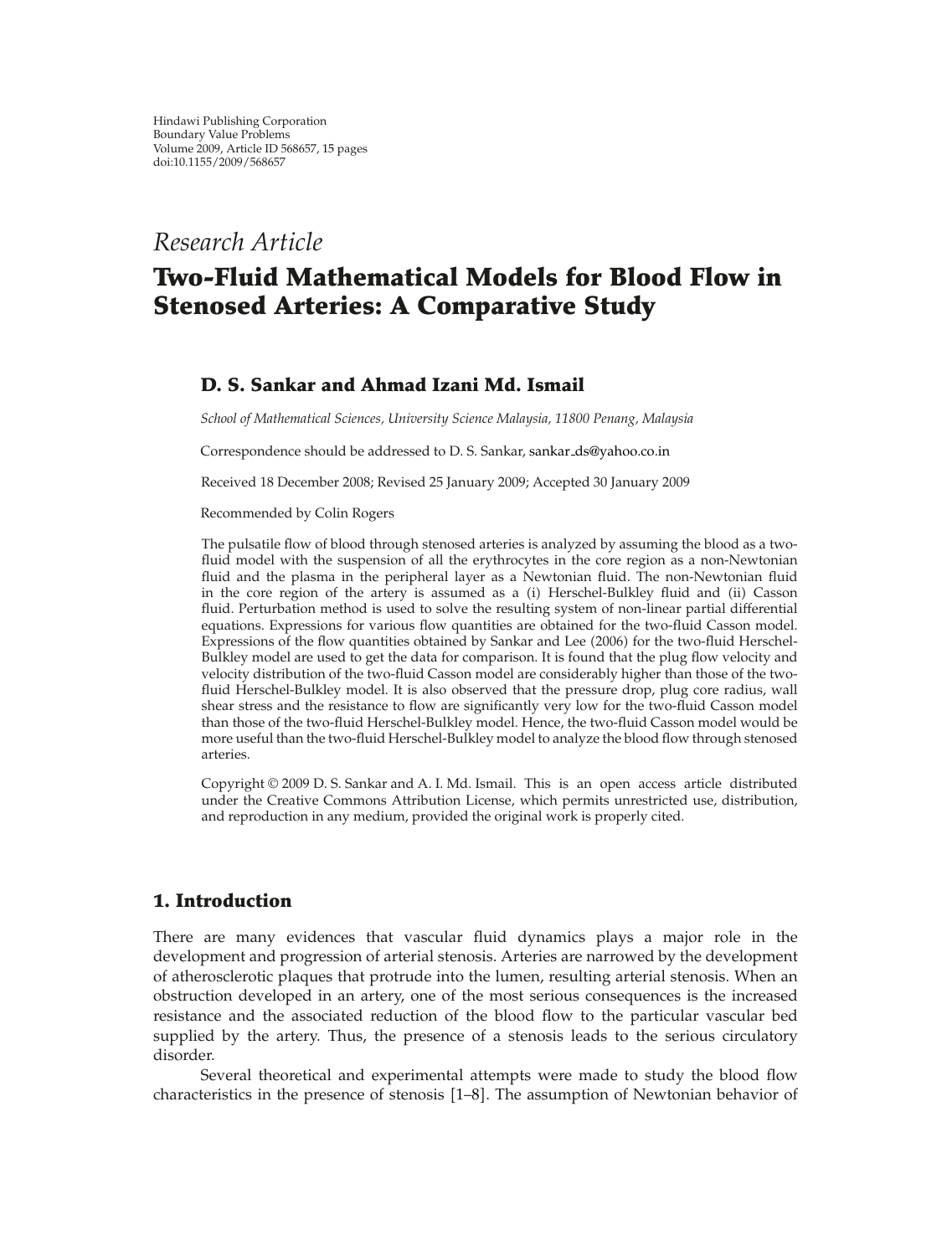

**Figure 1:** Geometry of the two-fluid models with arterial stenosis.

blood is acceptable for high shear rate flow through larger arteries [9]. But, blood, being a suspension of cells in plasma, exhibits non-Newtonian behavior at low shear rate ( $\dot{\gamma} < 10/sec$ ) in small diameter arteries [10]. In diseased state, the actual flow is distinctly pulsatile [11, 12]. Many researchers studied the non-Newtonian behavior and pulsatile flow of blood through stenosed arteries [1, 3, 9, 12].

Bugliarello and Sevilla [13] and Cokelet [14] have shown experimentally that for blood flowing through narrow blood vessels, there a peripheral layer of plasma and a core region of suspension of all the erythrocytes. Thus, for a realistic description of the blood flow, it is appropriate to treat blood as a two-fluid model with the suspension of all the erythrocytes in the core region as a non-Newtonian fluid and plasma in the peripheral region as a Newtonian fluid.

Kapur [15] reported that Casson fluid model and Herschel-Bulkley fluid model are the fluid models with nonzero yield stress and they are more suitable for the studies of the blood flow through narrow arteries. It has been reported by Iida  $[16]$  that Casson fluid model is simple to apply for blood flow problems, because of the particular form of its constitutive equation, whereas, Herschel-Bulkley fluid model's constitutive equation is not easy to apply because of the form of its empirical relation, since, it contains one more parameter than the Casson fluid model. It has been demonstrated by Scott-Blair [17] and Copley [18] that the parameters appropriate to Casson fluid—viscosity, yield stress and power law—are adequate for the representation of the simple shear behavior of blood. It has been established by Merrill et al. [19] that Casson fluid model holds satisfactorily for blood flowing in tubes of diameter 130–1300  $μ$ m, whereas Herschel-Bulkley fluid model could be used in tubes of diameter 20– 100 *μ*m.

Sankar and Lee [20] have developed a two-fluid model for pulsatile blood flow through arterial stenosis treating the fluid in the core region as Herschel-Bulkley fluid. Thus, in this paper, we extend this study to two-fluid Casson model and compare these models and discuss the advantages of the two-fluid Casson model over the two-fluid Herschel-Bulkley (H-B) model.

## **2. Mathematical Formulation**

Consider an axially symmetric, laminar, pulsatile, and fully developed flow of blood (assumed to be incompressible) in the  $\bar{z}$  direction through a rigid-walled circular artery with an axially symmetric mild stenosis. The geometry of the arterial stenosis is shown in Figure 1.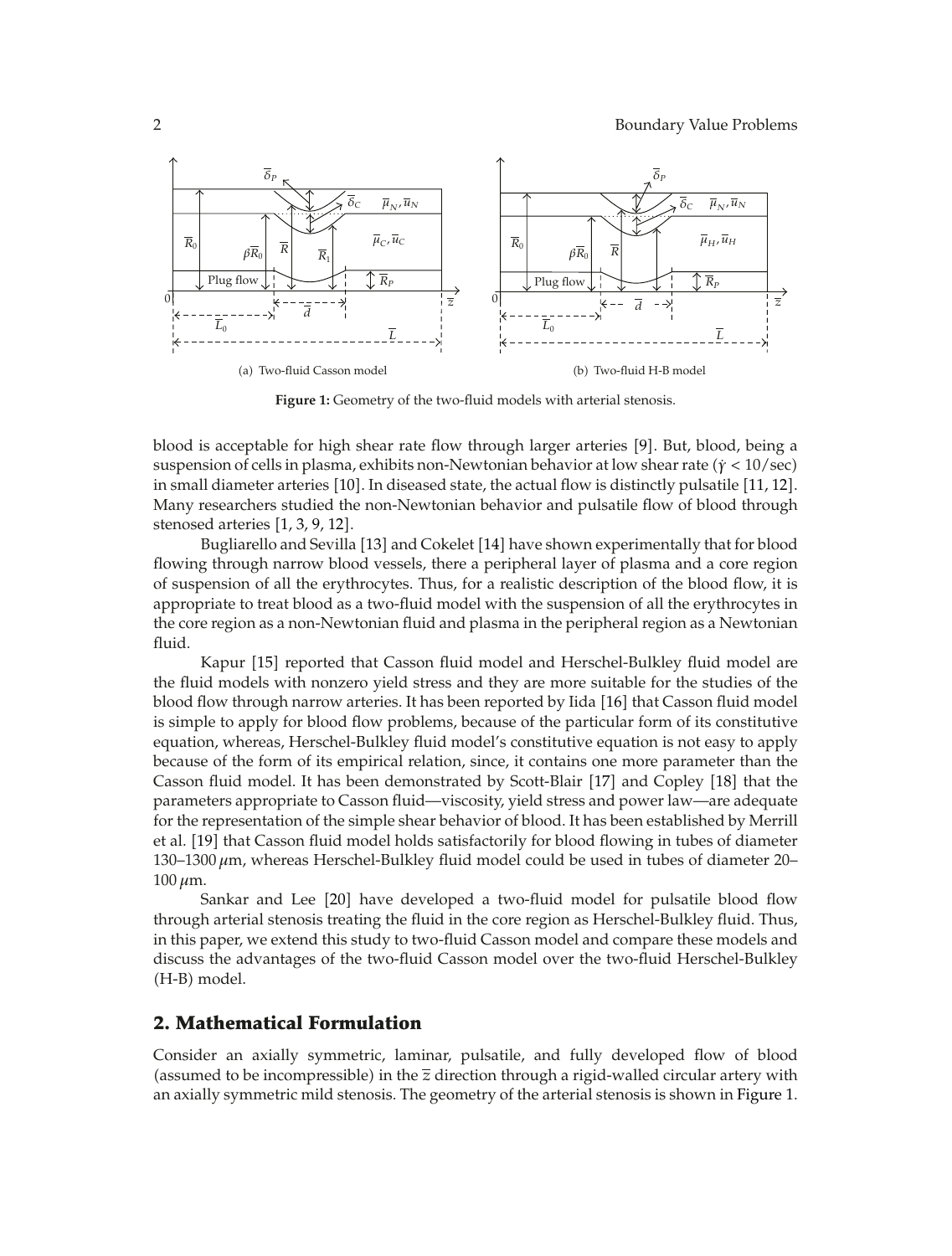We have used the cylindrical polar coordinates  $(\bar{r}, \phi, \bar{z})$ . Blood is represented by a two-fluid model with the suspension of all the erythrocytes in the core region as a non-Newtonian fluid and the plasma in the peripheral region as a Newtonian fluid. The non-Newtonian fluid in the core region is represented by (i) Casson fluid model and (ii) Herschel-Bulkley fluid model. The geometry of the stenosis in the peripheral region (in dimensionless form) and core region are, respectively, given by

$$
\overline{R}(z) = \begin{cases}\n\overline{R}_0 & \text{in the normal artery region,} \\
\overline{R}_0 - \left(\frac{\overline{G}_P}{2}\right) \left[1 + \cos\left(\frac{2\pi}{\overline{L}_0}\right) \left\{\overline{z} - \overline{d} - \left(\frac{\overline{L}_0}{2}\right)\right\}\right] & \text{in } \overline{d} \le \overline{z} \le \overline{d} + \overline{L}_0,\n\end{cases}
$$
\n(2.1)

$$
\overline{R}_1(z) = \begin{cases} \beta \overline{R}_0 & \text{in the normal artery region,} \\ \beta \overline{R}_0 - \left(\frac{\overline{\delta}_C}{2}\right) \left[1 + \cos\left(\frac{2\pi}{\overline{L}_0}\right) \left\{\overline{z} - \overline{d} - \left(\frac{\overline{L}_0}{2}\right)\right\}\right] & \text{in } \overline{d} \le \overline{z} \le \overline{d} + \overline{L}_0, \end{cases}
$$
(2.2)

where  $R(\overline{z})$  and  $R_1$  are the radii of the stenosed artery with the peripheral region and core region, respectively;  $\overline{R}_0$  and  $\beta \overline{R}_0$  are the radii of the normal artery and core region of the normal artery, respectively; *β* is the ratio of the central core radius to the normal artery radius;  $\overline{L}_0$  is the length of the stenosis;  $\overline{d}$  indicates the location of the stenosis;  $\overline{\delta}_P$  and  $\overline{\delta}_C$  are the maximum projections of the stenosis in the peripheral region and core region, respectively, such that  $\left[\overline{\delta}_P/\overline{R}_0\right] \ll 1$  and  $\left[\overline{\delta}_C/\overline{R}_0\right] \ll 1$ .

#### *2.1. Two-Fluid Casson Model*

#### *2.1.1. Governing Equations*

It can be shown that the radial velocity is negligibly small and can be neglected for a low Reynolds number flow. The basic momentum equations governing the flow are

$$
\overline{\rho}_C \left( \frac{\partial \overline{u}_C}{\partial \overline{t}} \right) = -\left( \frac{\partial \overline{p}}{\partial \overline{z}} \right) - \left( \frac{1}{\overline{r}} \right) \left( \frac{\partial (\overline{r} \overline{\tau}_C)}{\partial \overline{r}} \right) \quad \text{in } 0 \le \overline{r} \le \overline{R}_1(\overline{z}),
$$
\n
$$
\overline{\rho}_N \left( \frac{\partial \overline{u}_N}{\partial \overline{t}} \right) = -\left( \frac{\partial \overline{p}}{\partial \overline{z}} \right) - \left( \frac{1}{\overline{r}} \right) \left( \frac{\partial (\overline{r} \overline{\tau}_N)}{\partial \overline{r}} \right) \quad \text{in } \overline{R}_1(\overline{z}) \le \overline{r} \le \overline{R}(\overline{z}),
$$
\n(2.3)

where the shear stress  $\overline{\tau} = |\overline{\tau}_{\overline{r}z}| = -\overline{\tau}_{\overline{r}z}$  (since  $\overline{\tau} = \overline{\tau}_C$  or  $\overline{\tau} = \overline{\tau}_N$ );  $\overline{p}$  is the pressure;  $\overline{u}_C$  and  $\overline{u}_N$ are the axial velocities of the fluid in the core region and peripheral region, respectively;  $\overline{\tau}_C$  and  $\overline{\tau}_N$  are the shear stresses of the Casson fluid and Newtonian fluid, respectively;  $\overline{\rho}_C$  and  $\overline{\rho}_N$  are the densities of the Casson fluid and Newtonian fluid, respectively; *t* is the time. The relationships between the shear stress and strain rate of the fluids in motion in the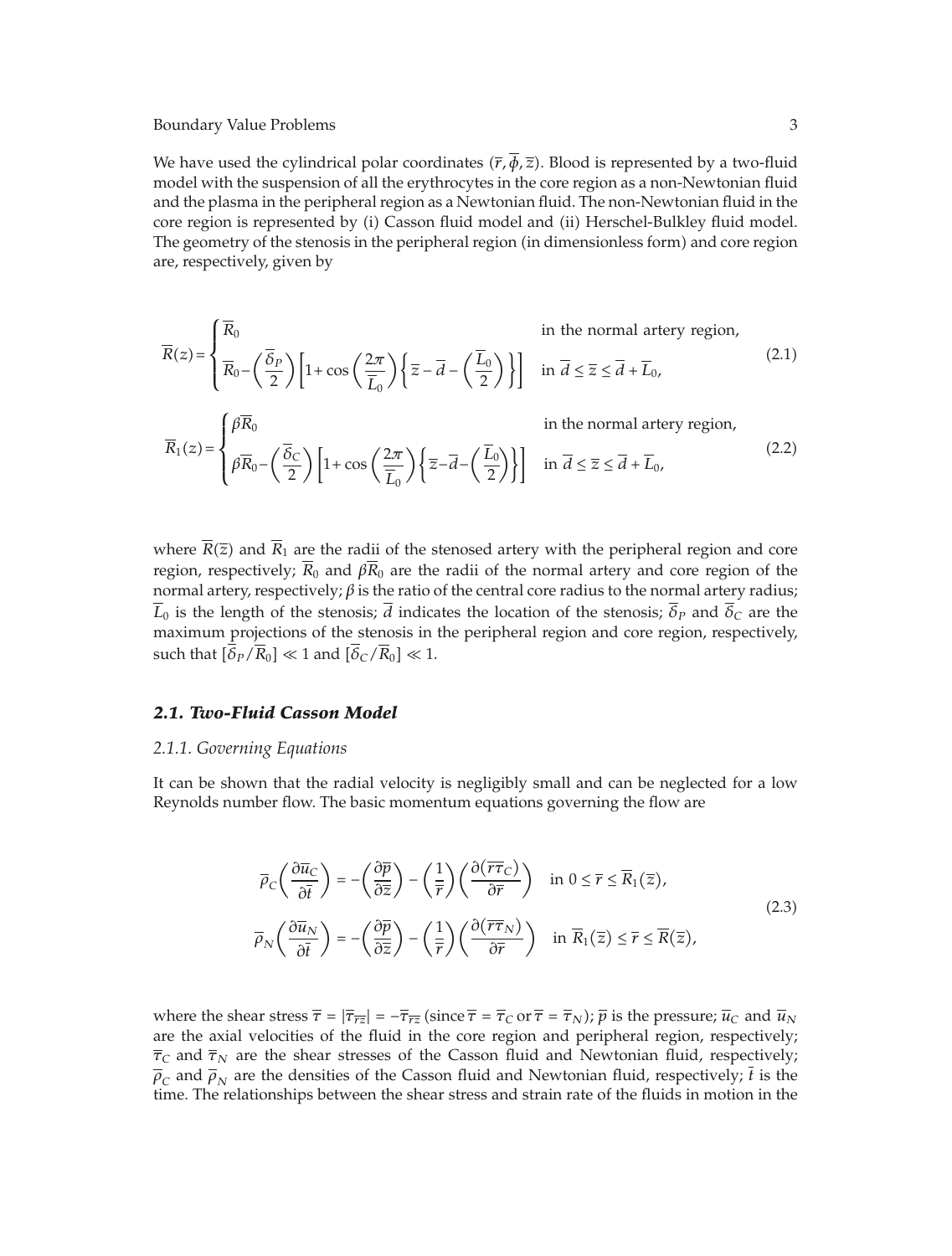core region (Casson fluid) and peripheral region (Newtonian fluid) are given by

$$
\sqrt{\overline{\tau}_C} = \sqrt{-\overline{\mu}_C \left(\frac{\partial \overline{u}_C}{\partial \overline{r}}\right)} + \sqrt{\overline{\tau}_y} \quad \text{if } \overline{\tau}_C \ge \overline{\tau}_y, \ \overline{R}_p \le \overline{r} \le \overline{R}_1(\overline{z}), \tag{2.4}
$$

$$
\left(\frac{\partial \overline{u}_C}{\partial \overline{r}}\right) = 0 \quad \text{if } \overline{\tau}_C \le \overline{\tau}_y, \ 0 \le \overline{r} \le \overline{R}_p,\tag{2.5}
$$

$$
\overline{\tau}_N = -\overline{\mu}_N \left( \frac{\partial \overline{u}_N}{\partial \overline{r}} \right) \quad \text{if } \overline{R}_1(\overline{z}) \le \overline{r} \le \overline{R}(\overline{z}), \tag{2.6}
$$

where  $\overline{\mu}_C$  and  $\overline{\mu}_N$  are the viscosities of the Casson and Newtonian fluids, respectively;  $\overline{\tau}_y$  is the yield stress;  $\overline{R}_P$  is the plug core radius. The boundary conditions are

$$
\overline{\tau}_C
$$
 is finite and  $\frac{\partial \overline{u}_C}{\partial \overline{r}} = 0$  at  $\overline{r} = 0$ ,  
\n $\overline{u}_N = 0$  at  $r = \overline{R}$ ,  
\n $\overline{\tau}_C = \overline{\tau}_N$ ,  $\overline{u}_C = \overline{u}_N$  at  $\overline{r} = \overline{R}_1$ . (2.7)

Since the pressure gradient is a function of  $\overline{z}$  and  $\overline{t}$ , we assume

$$
-\left(\frac{\partial \overline{p}}{\partial \overline{z}}\right) = \overline{q}(\overline{z})f(\overline{t}),\tag{2.8}
$$

where  $\overline{q}(\overline{z}) = -(\partial \overline{p}/\partial \overline{z})(\overline{z}, 0)$ . Since any periodic function can be expanded in a Fourier sine series, it is reasonable to choose  $1+A\,\sin\overline{\omega} t$  as a good approximation for  $f(t)$ ,where  $A$  and  $\overline{\omega}$ are the amplitude and angular frequency of the flow, respectively. We introduce the following nondimensional variables:

$$
z = \frac{\overline{z}}{\overline{R}_{0}}, \qquad R(z) = \frac{\overline{R}(\overline{z})}{\overline{R}_{0}}, \qquad R_{1}(z) = \frac{\overline{R}_{1}(\overline{z})}{\overline{R}_{0}}, \qquad r = \frac{\overline{r}}{\overline{R}_{0}}, \qquad d = \frac{\overline{d}}{\overline{R}_{0}}, \qquad L_{0} = \frac{\overline{L}_{0}}{\overline{R}_{0}},
$$
  

$$
q(z) = \frac{\overline{q}(\overline{z})}{\overline{q}_{0}}, \qquad \varepsilon_{C} = \alpha_{C}^{2} = \frac{\overline{R}_{0}^{2} \overline{\omega} \overline{\rho}_{C}}{\overline{\mu}_{C}}, \qquad \varepsilon_{N} = \alpha_{N}^{2} = \frac{\overline{R}_{0}^{2} \overline{\omega} \overline{\rho}_{N}}{\overline{\mu}_{N}}, \qquad R_{P} = \frac{\overline{R}_{P}}{\overline{R}_{0}},
$$
  

$$
\delta_{P} = \frac{\overline{\delta}_{P}}{\overline{R}_{0}}, \qquad \delta_{C} = \frac{\overline{\delta}_{C}}{\overline{R}_{0}}, \qquad u_{C} = \frac{\overline{u}_{C}}{\overline{q}_{0}\overline{R}_{0}^{2}/4\overline{\mu}_{C}}, \qquad u_{N} = \frac{\overline{u}_{N}}{\overline{q}_{0}\overline{R}_{0}^{2}/4\overline{\mu}_{N}},
$$
  

$$
\tau_{C} = \frac{\overline{\tau}_{C}}{\overline{q}_{0}\overline{R}_{0}/2}, \qquad \tau_{N} = \frac{\overline{\tau}_{N}}{\overline{q}_{0}\overline{R}_{0}/2}, \qquad \theta = \frac{\overline{\tau}_{y}}{\overline{q}_{0}\overline{R}_{0}/2}, \qquad t = \overline{\omega}\overline{t},
$$
  
(2.9)

where  $\bar{q}_0$  is the negative of the pressure gradient in the normal artery;  $\alpha_C$  and  $\alpha_N$  are the pulsatile Reynolds numbers of the Casson fluid and Newtonian fluid, respectively. Using the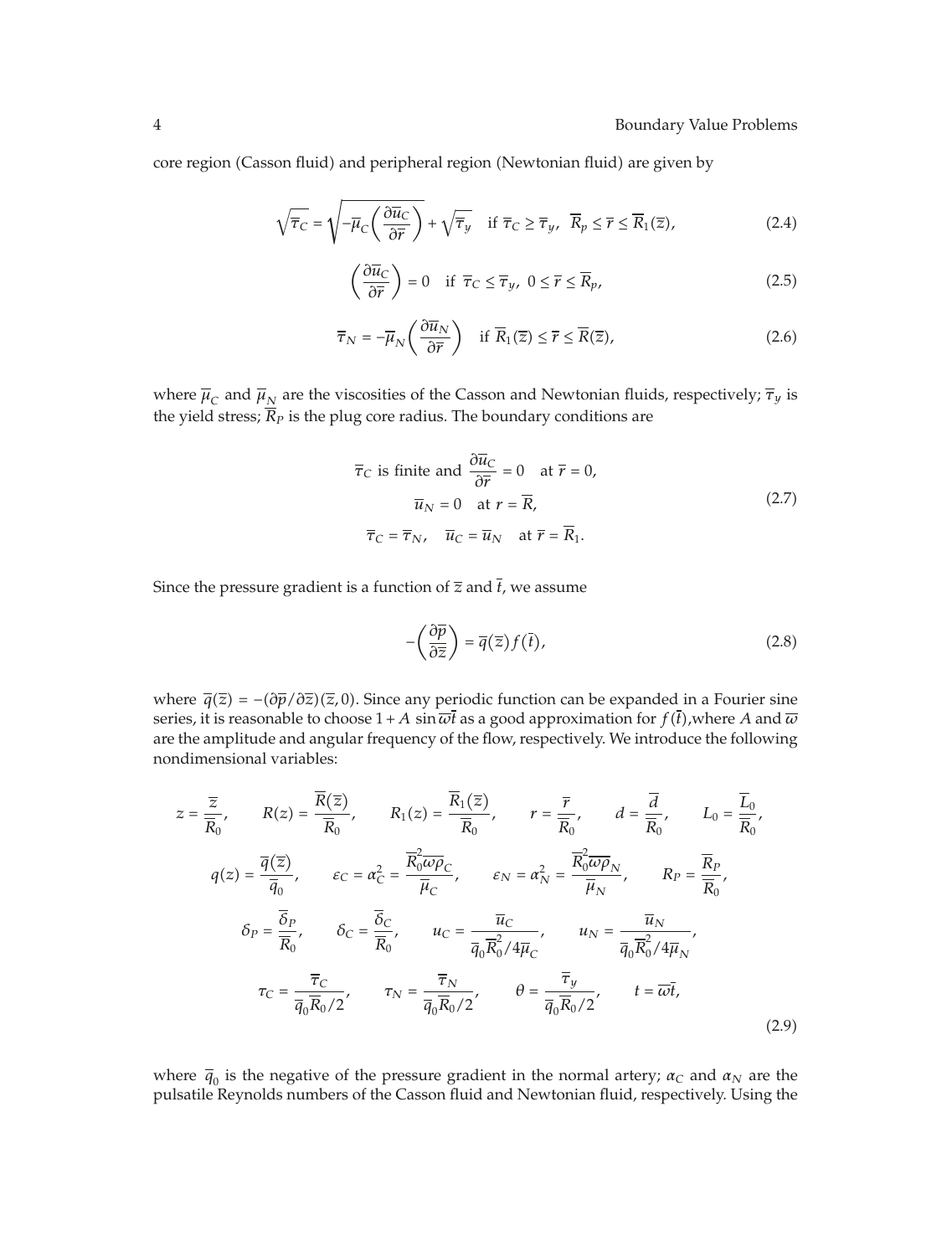nondimensional variables, (2.1)–(2.4) are simplified to

$$
\varepsilon_C \left( \frac{\partial u_C}{\partial t} \right) = 4q(z)f(t) - \frac{(2/r)\partial (r\tau_C)}{\partial r} \quad \text{if } 0 \le r \le R_1(z), \tag{2.10}
$$

$$
\sqrt{\tau_C} = \sqrt{\frac{(-1/2)\partial u_C}{\partial r}} + \sqrt{\theta} \quad \text{if } \tau_C \ge \theta, \ R_p \le r \le R_1(z), \tag{2.11}
$$

$$
\frac{\partial u_C}{\partial r} = 0 \quad \text{if } \tau_C \le \theta, \ 0 \le r \le R_p,\tag{2.12}
$$

$$
\frac{\varepsilon_N \partial u_N}{\partial t} = 4q(z)f(t) - \frac{(2/r)\partial(r\tau_N)}{\partial r},
$$
if  $R_1(z) \le r \le R(z)$ , (2.13)  

$$
\tau_N = -\left(\frac{1}{2}\right)\left(\frac{\partial u_N}{\partial r}\right),
$$

where

$$
f(t) = 1 + A\sin t. \tag{2.14}
$$

The boundary conditions (in the dimensionless form) are

$$
\tau_C \text{ is finite and } \frac{\partial u_C}{\partial r} = 0 \quad \text{at } r = 0,
$$
\n
$$
\tau_C = \tau_N, \quad u_C = u_N \quad \text{at } r = R_1,
$$
\n
$$
u_N = 0 \quad \text{at } r = R.
$$
\n(2.15)

The geometry of the stenosis in the peripheral region and core region (in the dimensionless form) are given by

$$
R(z) = \begin{cases} 1 & \text{in the normal artery region,} \\ 1 - \left(\frac{\delta_P}{2}\right) \left\{1 + \cos\left[\left(\frac{2\pi}{L_0}\right) \left(z - d - \left(\frac{L_0}{2}\right)\right)\right]\right\} & \text{in } d \le z \le d + L_0, \\ \beta - \left(\frac{\beta_C}{2}\right) \left\{1 + \cos\left[\left(\frac{2\pi}{L_0}\right) \left(z - d - \left(\frac{L_0}{2}\right)\right)\right]\right\} & \text{in } d \le z \le d + L_0. \end{cases}
$$
\n
$$
R_1(z) = \begin{cases} \beta & \text{in the normal artery region,} \\ \beta - \left(\frac{\delta_C}{2}\right) \left\{1 + \cos\left[\left(\frac{2\pi}{L_0}\right) \left(z - d - \left(\frac{L_0}{2}\right)\right)\right]\right\} & \text{in } d \le z \le d + L_0. \end{cases}
$$
\n
$$
(2.16)
$$

The nondimensional volume flow rate *Q* is given by

$$
Q = 4 \int_0^{R(z)} u(r, z, t) \ r \ dr,
$$
 (2.17)

where  $Q = \overline{Q}/(\pi \overline{R}_0^4 \overline{q}_0 / 8 \overline{\mu}_0); \overline{Q}$  is the volume flow rate.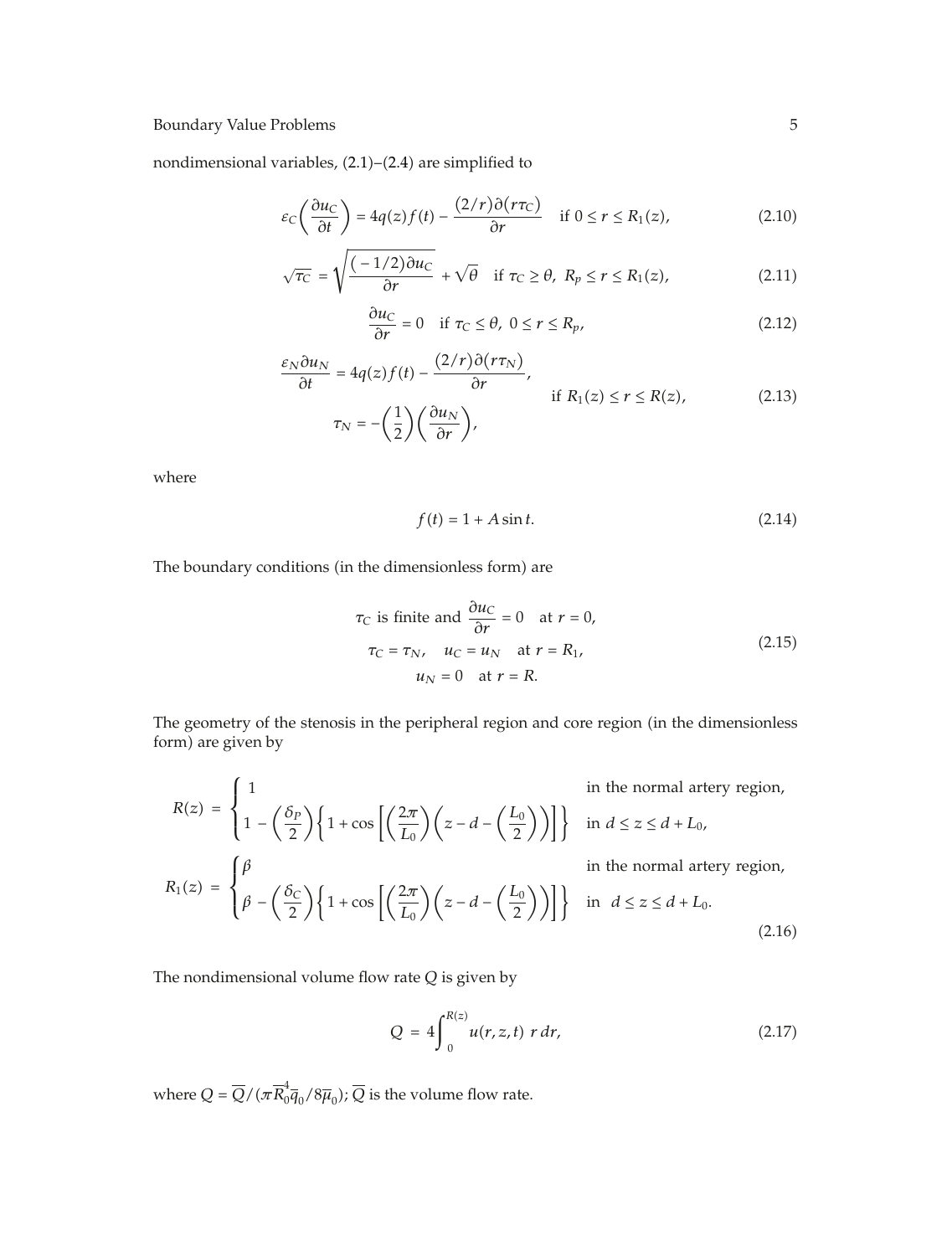#### *2.1.2. Method of Solution*

When we nondimensionalize the constitutive (2.1), (2.2),  $\varepsilon_C$  and  $\varepsilon_N$  occur naturally and these are time dependent and hence, it is more appropriate to expand  $(2.10)$ – $(2.13)$  about  $\varepsilon_C$  and  $\varepsilon_N$ . Let us expand the plug core velocity  $u_p$  and the velocity in the core region  $u_c$  in the perturbation series of  $\varepsilon_C$  as follows: (where  $\varepsilon_C \ll 1$ )

$$
u_p(z,t) = u_{0p}(z,t) + \varepsilon_C u_{1p}(z,t) + \cdots,
$$
  
\n
$$
u_C(r, z, t) = u_{0C}(r, z, t) + \varepsilon_C u_{1C}(r, z, t) + \cdots.
$$
\n(2.18)

Similarly, one can expand  $u_N$ ,  $\tau_P$ ,  $\tau_C$ ,  $\tau_N$ , and  $R_P$  in powers of  $\varepsilon_C$  and  $\varepsilon_N$ , where  $\varepsilon_N \ll 1$ . Using the perturbation series in  $(2.10)$ ,  $(2.11)$  and then equating the constant terms and  $\varepsilon$ <sub>C</sub> terms, the differential equations of the core region become

$$
\frac{\partial (r\tau_{0C})}{\partial r} = 2q(z)f(t)r, \qquad \frac{\partial u_{0C}}{\partial t} = -\frac{(2/r)\partial (r\tau_{1C})}{\partial r},
$$
\n
$$
-\frac{\partial u_{0C}}{\partial r} = 2(\tau_{0C} - 2\sqrt{\theta\tau_{0C}} + \theta), \qquad -\frac{\partial u_{1C}}{\partial r} = 2\tau_{1C}\left(1 - \sqrt{\frac{\theta}{\tau_{0C}}}\right).
$$
\n(2.19)

Similarly, using the perturbation series expansions in (2.13) and then equating the constant terms and  $\varepsilon_N$  terms, the differential equations of the peripheral region become

$$
\frac{\partial (r\tau_{0N})}{\partial r} = 2q(z)f(t)r, \qquad \frac{\partial u_{0N}}{\partial t} = -\frac{(2/r)\partial (r\tau_{1N})}{\partial r},
$$
  

$$
-\frac{\partial u_{0N}}{\partial r} = 2\tau_{0N}, \qquad -\frac{\partial u_{1N}}{\partial r} = 2\tau_{1N}.
$$
 (2.20)

Substituting the perturbation series expansions in (2.15) and then equating the constant terms and  $\varepsilon_C$  and  $\varepsilon_N$  terms, we get

$$
\tau_{0p} \text{ and } \tau_{1p} \text{ are finite and } \frac{\partial u_{0p}}{\partial r} = 0, \qquad \frac{\partial u_{1p}}{\partial r} = 0 \quad \text{at } r = 0,
$$
  

$$
\tau_{0C} = \tau_{0N}, \quad \tau_{1C} = \tau_{1N}, \quad u_{0C} = u_{0N}, \quad u_{1C} = u_{1N} \quad \text{at } r = R_1,
$$
  

$$
u_{0N} = u_{1N} = 0 \quad \text{at } r = R.
$$
  
(2.21)

Solving the system of (2.19) and (2.20) using (2.21) for the unknowns  $u_{0C}$ ,  $u_{1C}$ ,  $\tau_{0C}$ ,  $\tau_{1C}$ ,  $u<sub>0N</sub>$ ,  $u<sub>1N</sub>$ ,  $τ<sub>0N</sub>$ , and  $τ<sub>1N</sub>$ , one can obtain

$$
\tau_{0p} = \psi R_{0p}, \qquad \tau_{0C} = \psi r, \qquad \tau_{0N} = \psi r,
$$
\n
$$
(2.22)
$$

$$
u_{0N} = \psi R^2 (1 - \xi^2), \tag{2.23}
$$

$$
u_{0C} = \psi R^2 \left\{ (1 - \Omega^2) + \Omega^2 \left[ (1 - \xi_1^2) - \left( \frac{8}{3} \right) \sigma_1^{1/2} (1 - \sigma_1^{3/2}) + 2 \sigma_1 (1 - \xi_1) \right] \right\},
$$
(2.24)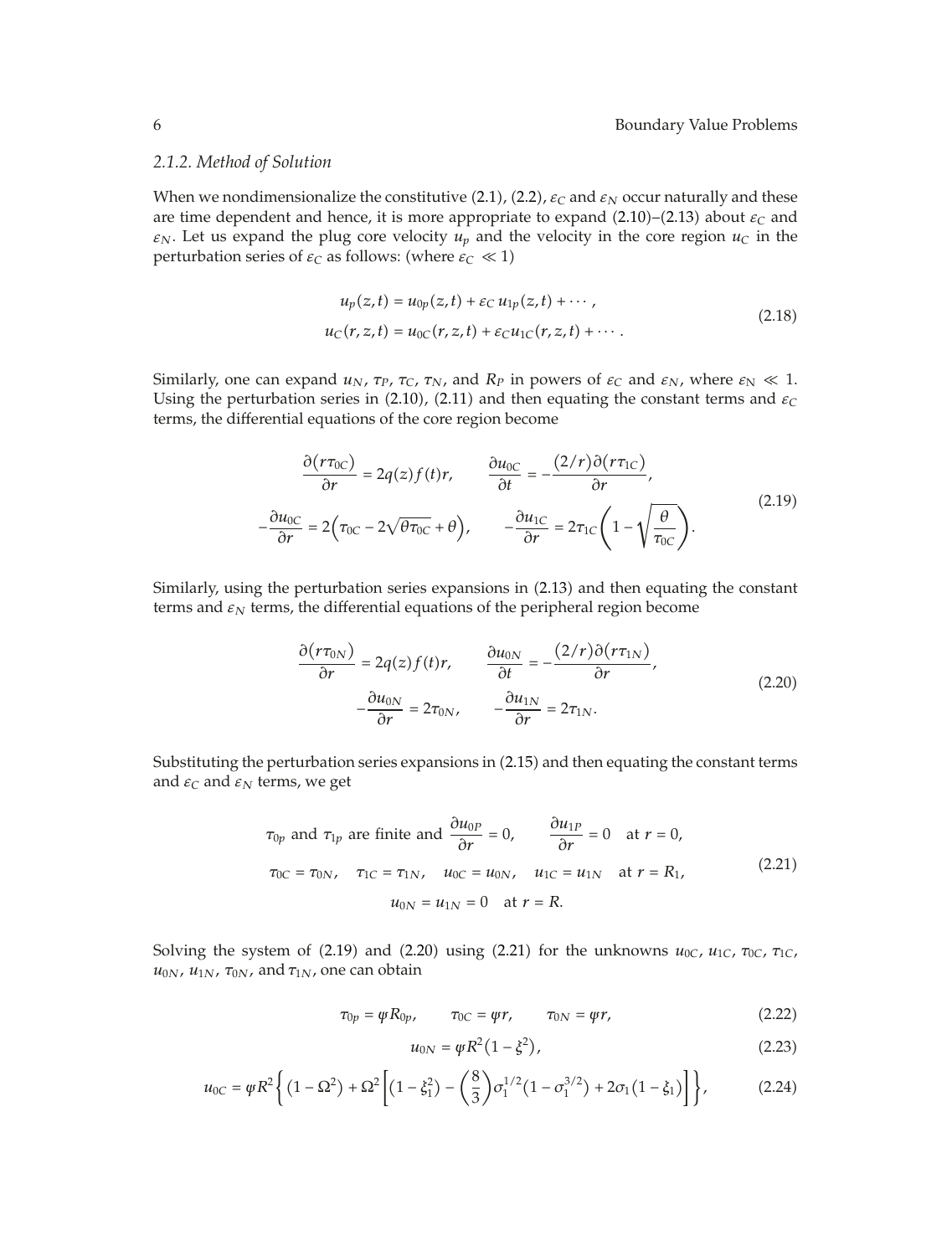$$
u_{0P} = \psi R^2 \left\{ (1 - \Omega^2) + \Omega^2 \left[ (1 - \chi^2) - \left( \frac{8}{3} \right) \sigma_1^{1/2} (1 - \chi^{3/2}) + 2 \sigma_1 (1 - \chi) \right] \right\},\tag{2.25}
$$

$$
\tau_{1p} = -\psi BR^3 \left\{ \left( \frac{1}{4} \right) \sigma \left( 1 - \Omega^2 \right) + \Omega^3 \sigma_1 \left[ \left( \frac{1}{4} \right) - \left( \frac{1}{3} \right) \sigma_1^{1/2} + \left( \frac{1}{12} \right) \sigma_1^2 \right] \right\},\tag{2.26}
$$

$$
\tau_{1C} = -\psi BR^3 \left\{ \left( \frac{1}{4} \right) \xi (1 - \Omega^2) - \left( \frac{1}{8} \right) \Omega^3 \left[ 2 \xi_1 - \xi_1^3 - \sigma_1^4 \xi_1^{-1} - \left( \frac{8}{21} \right) \sigma_1^{1/2} (7 \xi_1 - 4 \xi_1^{5/2} - 3 \sigma_1^{7/2} \xi_1^{-1}) \right] \right\},\tag{2.27}
$$

$$
\tau_{1N} = -\psi BR^2 R_1 \left\{ \left[ \left( \frac{1}{4} \right) \xi_1 - \left( \frac{1}{8} \right) \Omega^2 \xi_1^{-1} - \left( \frac{1}{8} \right) \Omega^2 \xi_1^3 \right] + \xi_1^{-1} \Omega^2 \left[ \left( \frac{1}{8} \right) - \left( \frac{1}{7} \right) \sigma_1^{1/2} + \left( \frac{1}{56} \right) \sigma_1^4 \right] \right\},\tag{2.28}
$$

$$
u_{1N} = -\psi BR^3 R_1 \left\{ \left[ \left( \frac{1}{4} \right) \Omega^{-1} (1 - \xi^2) - \left( \frac{1}{4} \right) \Omega^3 \log \xi^{-1} - \left( \frac{1}{16} \right) \Omega^{-1} (1 - \xi^4) \right] - \Omega^3 \log \xi \left[ \left( \frac{1}{4} \right) - \left( \frac{2}{7} \right) \sigma_1^{1/2} + \left( \frac{1}{28} \right) \sigma_1^4 \right] \right\},
$$
\n(2.29)

$$
u_{1C} = -\psi BR^3 R_1 \Biggl\{ \Biggl[ \Biggl( \frac{3}{16} \Biggr) \Omega^{-1} - \Biggl( \frac{1}{4} \Biggr) \Omega + \Biggl( \frac{1}{16} \Biggr) \Omega^3 + \Biggl( \frac{1}{4} \Biggr) \Omega^3 \log \Omega \Biggr] \Biggr\}- \Omega^3 \log \Omega \Biggl[ \Biggl( \frac{1}{4} \Biggr) - \Biggl( \frac{2}{7} \Biggr) \sigma_1^{1/2} + \Biggl( \frac{1}{28} \Biggr) \sigma_1^4 \Biggr] + \Omega (1 - \Omega^2) \Biggl[ \Biggl( \frac{1}{4} \Biggr) (1 - \xi_1^2) - \Biggl( \frac{1}{3} \Biggr) \sigma_1^{1/2} (1 - \xi_1^{3/2}) \Biggr] + \Omega^3 \Biggl[ \Biggl( \frac{1}{4} \Biggr) (1 - \xi_1^2) - \Biggl( \frac{1}{3} \Biggr) \sigma_1^{1/2} (1 - \xi_1^{3/2}) - \Biggl( \frac{1}{16} \Biggr) (1 - \xi_1^4) + \Biggl( \frac{53}{294} \Biggr) \sigma_1^{1/2} (1 - \xi_1^{7/2}) - \Biggl( \frac{1}{3} \Biggr) (1 - \xi_1^2) + \Biggl( \frac{4}{9} \Biggr) \sigma_1 (1 - \xi_1^{3/2}) - \Biggl( \frac{8}{63} \Biggr) \sigma_1 (1 - \xi_1^3) - \Biggl( \frac{1}{28} \Biggr) \sigma_1^4 \log \xi_1 + \Biggl( \frac{1}{14} \Biggr) \sigma_1^{9/2} (1 - \xi_1^{-1/2}) \Biggr] \Biggr\}, \tag{2.30}
$$

$$
u_{1P} = -\varphi BR^3 R_1 \left\{ \left( \left( \frac{3}{16} \right) \Omega^{-1} - \left( \frac{1}{4} \right) \Omega + \left( \frac{1}{16} \right) \Omega^3 + \left( \frac{1}{4} \right) \Omega^3 \log \Omega \right) \right.- \Omega^3 \log \Omega \left( \left( \frac{1}{4} \right) - \left( \frac{2}{7} \right) \sigma_1^{1/2} + \left( \frac{1}{28} \right) \sigma_1^4 \right) + \Omega (1 - \Omega^2) \left[ \left( \frac{1}{4} \right) (1 - \sigma_1^2) - \left( \frac{1}{3} \right) \sigma_1^{1/2} (1 - \sigma_1^{3/2}) \right] + \Omega^3 \left[ \left( \frac{1}{4} \right) (1 - \sigma_1^2) - \left( \frac{1}{3} \right) \sigma_1^{1/2} (1 - \sigma_1^{3/2}) - \left( \frac{1}{16} \right) (1 - \sigma_1^4) \right. - \left( \frac{53}{294} \right) \sigma_1^{1/2} (1 - \sigma_1^{7/2}) - \left( \frac{1}{3} \right) (1 - \sigma_1^2) + \left( \frac{4}{9} \right) \sigma_1 (1 - \sigma_1^{3/2}) + \left( \frac{8}{63} \right) 2 \sigma_1 (1 - \sigma_1^3) - \left( \frac{1}{28} \right) \sigma_1^4 \log \sigma_1 + \left( \frac{1}{14} \right) \sigma_1^{9/2} (1 - \sigma_1^{-1/2}) \right) \right\},
$$
(2.31)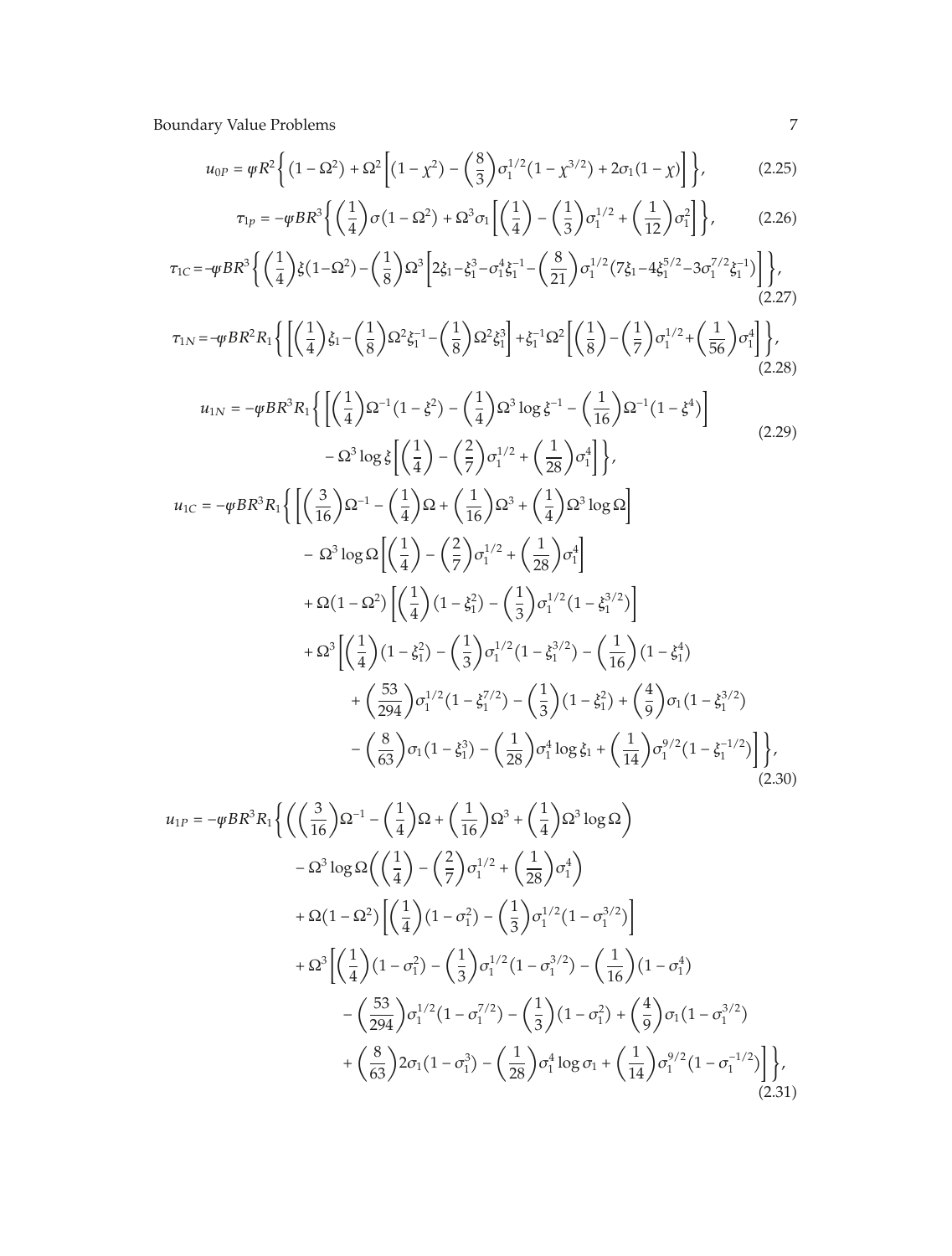where  $\psi = q(z)f(t)$ ,  $k^2 = r|_{r_{0p=\theta}} = R_{0p} = \theta/[q(z)f(t)]$ ,  $B = [1/f(t)](df(t)/dt)$ ,  $\xi = r/R$ ,  $\xi_1 =$  $r/R_1$ ,  $\Omega = R_1/R$ ,  $\sigma = k^2/R$ ,  $\sigma = k^2/R_1$ , and  $\chi = R_{0p}/R_1$ . The wall shear stress  $\tau_w$  can be obtained as follows:

$$
\tau_w = (\tau_{0N} + \varepsilon_N \tau_{1N})_{r=R} = \tau_{0w} + \varepsilon_N \tau_{1w}
$$
  
=  $\psi \left\{ R - \left( \frac{1}{8} \right) BR^3 \varepsilon_N (1 - \Omega^4) - \left( \frac{1}{8} \right) BR_1^3 \varepsilon_N \Omega \left[ 1 - \left( \frac{8}{7} \right) \sigma_1^{1/2} + \left( \frac{1}{7} \right) \sigma_1^4 \right] \right\}.$  (2.32)

Using  $(2.23)$ – $(2.25)$  and  $(2.29)$ – $(2.31)$  in  $(2.17)$ , the volume flow rate is obtained as

$$
Q = \psi R^{4} \Biggl\{ (1 - \Omega^{2})(1 + 3\Omega^{2}) + \Omega^{4} \Biggl[ 1 - \Biggl( \frac{16}{7} \Biggr) \sigma_{1}^{1/2} + \Biggl( \frac{4}{3} \Biggr) \sigma_{1} - \Biggl( \frac{1}{21} \Biggr) \sigma_{1}^{4} \Biggr] \Biggr\}- \varepsilon_{C} \nabla BR^{3} R_{1}^{3} \Biggl\{ \Biggl[ \Biggl( \frac{3}{8} \Biggr) \Omega^{-1} - \Biggl( \frac{1}{2} \Biggr) \Omega + \Biggl( \frac{1}{8} \Biggr) \Omega^{3} + \Biggl( \frac{1}{2} \Biggr) \Omega^{3} \log \Omega \Biggr] - \Omega^{3} \log \Omega \Biggl[ \Biggl( \frac{1}{2} \Biggr) - \Biggl( \frac{4}{7} \Biggr) \sigma_{1}^{1/2} + \Biggl( \frac{1}{14} \Biggr) \sigma_{1}^{4} \Biggr] + \Omega (1 - \Omega^{2}) \Biggl[ \Biggl( \frac{1}{4} \Biggr) - \Biggl( \frac{2}{7} \Biggr) \sigma_{1}^{1/2} + \Biggl( \frac{1}{28} \Biggr) \sigma_{1}^{4} \Biggr] + \Omega^{3} \Biggl[ \Biggl( \frac{1}{6} \Biggr) - \Biggl( \frac{30}{77} \Biggr) \sigma_{1}^{1/2} + \Biggl( \frac{8}{35} \Biggr) \sigma_{1} - \Biggl( \frac{1}{3} \Biggr) \sigma_{1}^{5/2} + \Biggl( \frac{1}{14} \Biggr) \sigma_{1}^{4} + \Biggl( \frac{5}{21} \Biggr) \sigma_{1}^{9/2} - \Biggl( \frac{41}{770} \Biggr) \sigma_{1}^{6} - \Biggl( \frac{1}{14} \Biggr) \sigma_{1}^{6} \log \sigma_{1} + \Biggl( \frac{1}{14} \Biggr) \sigma_{1}^{4} (1 - \sigma_{1}^{2}) \log k \Biggr] \Biggr\} - \varepsilon_{N} \psi BR^{5} R_{1} \Biggl\{ \Biggl[ \Biggl( \frac{1}{6} \Biggr) \Omega^{-1} - \Biggl( \frac{3}{8} \Biggr) \Omega + \Biggl( \frac{5}{
$$

The shear stress  $\tau_C = \tau_{0C} + \varepsilon_H \tau_{1C}$  at  $r = R_p$  is given by

$$
\left|\tau_{0C} + \varepsilon_C \tau_{1C}\right|_{r=R_p} = \theta. \tag{2.34}
$$

Using Taylor's series of  $\tau_{0C}$  and  $\tau_{1C}$  about  $R_{0p}$  and using  $\tau_{0C}|_{r=R_{0p}} = \theta$ , we get

$$
R_{1p} = \frac{-\tau_{1C} \mid_{r=R_{0p}}}{\psi}.
$$
 (2.35)

Using  $(2.22)$ ,  $(2.27)$ , and  $(2.35)$  in the two term approximated perturbation series of  $R<sub>P</sub>$ , the expression for *RP* can be obtained as

$$
R_p = k^2 - \left(\frac{1}{4}\right) B\varepsilon_C R^3 \left[\sigma^2 (1 - \Omega^2) + \Omega^3 \left(\sigma_1 - \frac{4\sigma_1^{3/2}}{3} + \frac{\sigma_1^3}{3}\right)\right].
$$
 (2.36)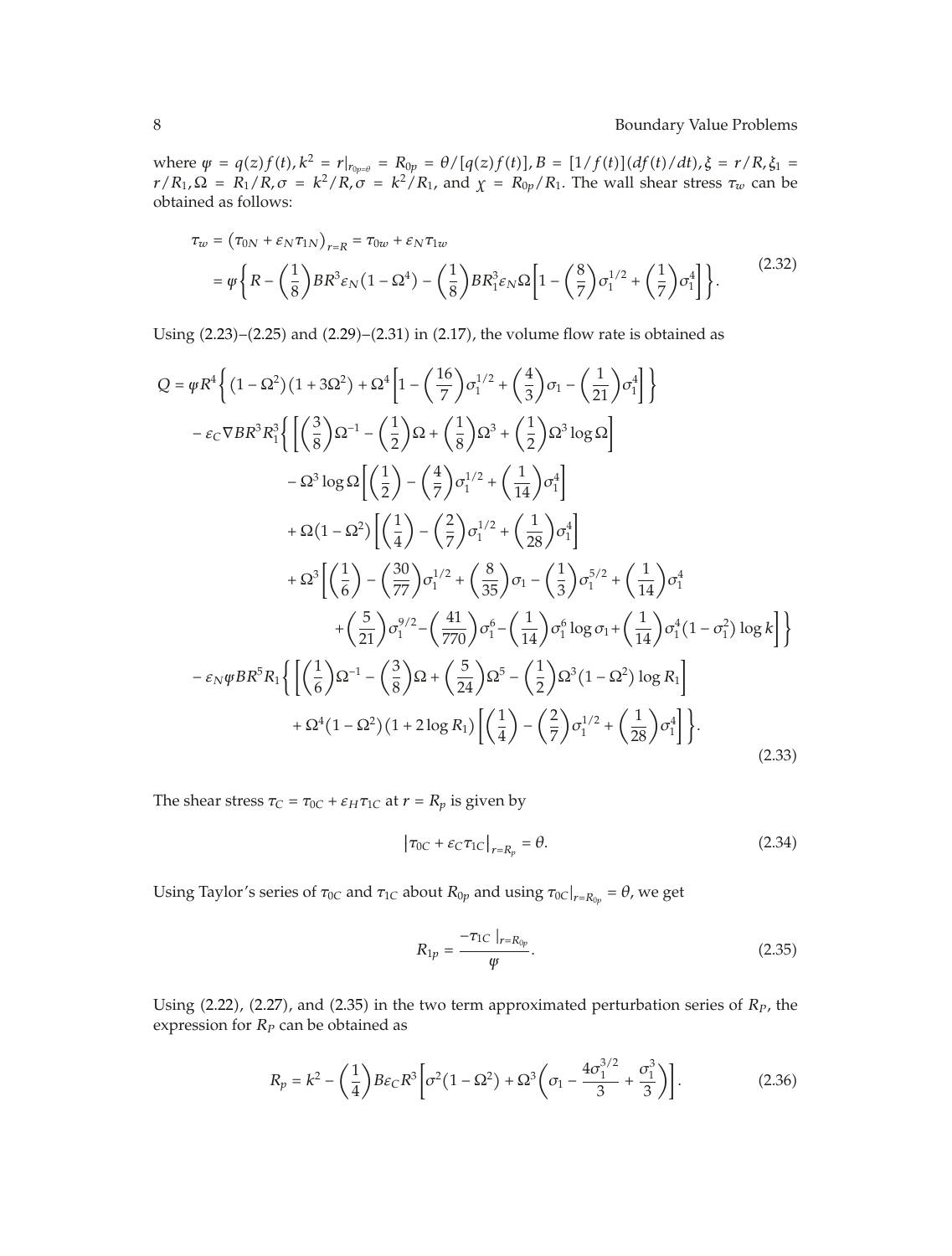The resistance to flow is given by

$$
\Lambda = \frac{\left[\Delta p \, f(t)\right]}{Q},\tag{2.37}
$$

where  $\Delta p$  is the pressure drop. When  $R_1 = R$ , the present model reduces to the single fluid Casson model and in such case, the expressions obtained in the present model for velocity  $u<sub>C</sub>$ , shear stress  $\tau<sub>C</sub>$ , wall shear stress  $\tau<sub>w</sub>$ , flow rate Q and plug core radius  $R<sub>p</sub>$  are in good agreement with those of Chaturani and Samy [12].

## *2.2. Two-Fluid Herschel-Bulkley Model*

The basic momentum equations governing the flow and the constitutive equations in the nondimensional form are

$$
\varepsilon_H \left( \frac{\partial u_H}{\partial t} \right) = 4q(z)f(t) - \left( \frac{2}{r} \right) \left( \frac{\partial (r\tau_H)}{\partial r} \right) \quad \text{if } 0 \le r \le R_1(z), \tag{2.38}
$$

$$
\varepsilon_H \left( \frac{\partial u_N}{\partial t} \right) = 4q(z)f(t) - \left( \frac{2}{r} \right) \left( \frac{\partial (r\tau_N)}{\partial r} \right) \quad \text{if } R_1(z) \le r \le R(z), \tag{2.39}
$$

$$
\tau_H = \sqrt[n]{-\left(\frac{1}{2}\right)\left(\frac{\partial u_H}{\partial r}\right)} + \theta \quad \text{if } \tau_H \ge \theta, \ R_p \le r \le R_1(z), \tag{2.40}
$$

$$
\frac{\partial u_H}{\partial r} = 0 \quad \text{if } \tau_H \le \theta, \ 0 \le r \le R_p,
$$
\n(2.41)

$$
\tau_N = -\left(\frac{1}{2}\right)\left(\frac{\partial u_N}{\partial r}\right) \quad \text{if } R_1(z) \le r \le R(z). \tag{2.42}
$$

The boundary conditions (in dimensionless form) of this model are similar to the boundary conditions of the two-fluid Casson model given in (2.7). Equations (2.38)–(2.42) are also solved using perturbation method with the help of the appropriate boundary conditions as in the case of the two-fluid Casson model. The details of the derivation of the expressions for shear stress, velocity, flow rate, plug core radius, wall shear stress and resistance to flow are given in Sankar and Lee [20].

## **3. Results and Discussion**

The objective of the present analysis is to compare and bring out the advantages of the twofluid Casson model over the two-fluid Herschel-Bulkley model. It is observed that the typical value of the power law index  $n$  for blood flow models is taken as 0.95 [3]. The value 0.1 is used for the nondimensional yield stress  $\theta$  in this study. Even though the range of the amplitude *A* is from 0 to 1, we have used the value 0.5. The value 0.5 is used for the pulsatile Reynolds numbers  $\alpha_{H}$ ,  $\alpha_{C}$  and pulsatile Reynolds number ratio  $\alpha$  of both the two-fluid models [11]. The value of the ratio  $\beta$  of central core radius  $\beta \overline{R}_0$  to the normal artery radius  $\overline{R}_0$  in the unobstructed artery is generally taken as 0.95 [15]. Following Shukla et al. [21], relations *R*<sub>1</sub> = *βR* and *δ<sub>c</sub>* = *βδ<sub>p</sub>* are used to estimate *R*<sub>1</sub> and *δ<sub>c</sub>*. The maximum thickness of the stenosis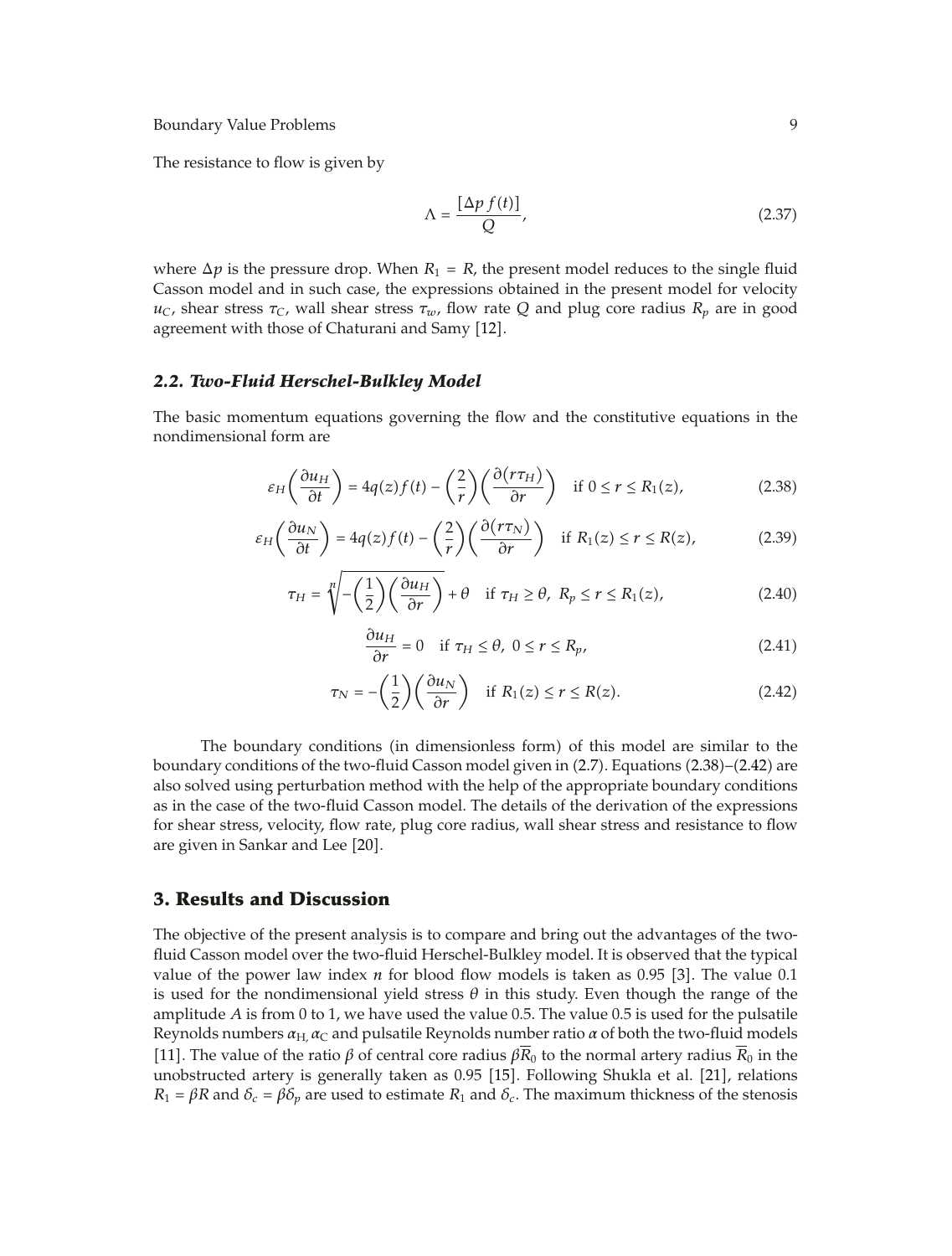

**Figure 2:** Variation of pressure drop in a time cycle of the two-fluid Casson and H-B models.

in the peripheral region  $\delta_p$  is taken as 0.1 [11]. The steady flow rate  $Q_S$  value is taken as 1.0 12. It is observed that in the expression of the flow rate of the two-fluid Casson model,  $f(t)$ , R and  $\theta$  are the knowns, and Q and  $q(z)$  are the unknowns to be determined. A careful analysis of the flow rate expression reveals the fact that  $q(z)$  is the pressure gradient of the steady flow. Thus, if steady flow is assumed, then the expression of the flow rate can be solved for  $q(z)$  [3, 12]. For steady flow, the expression for flow rate of the two-fluid Casson model reduces to

$$
(R^4 - 4R^2R_1^2 + 3R_1^4)y^4 + \left[ (R_1y)^4 - \left(\frac{16}{7}\right)\sqrt{\theta}\left(\sqrt{R_1y}\right)^7 + \left(\frac{4}{3}\right)\theta(R_1y)^3 - \left(\frac{1}{21}\right)\theta^4 \right] - Q_Sy^3 = 0. \tag{3.1}
$$

The similar equation of the two-fluid Herschel-Bulkley model is

$$
(R^{2} - R_{1}^{2}) \left[ 4\left(\frac{\theta}{\Omega}\right)^{2} + (R^{2} - R_{1}^{2}) \right] y^{3} + \left[ \frac{4}{(n+2)(n+3)} \right],
$$
  

$$
\{(n+2)(R_{1}y)^{n+3} - n(n+3)\theta (R_{1}y)^{n+2} + (n^{2} + 2n - 2)\theta^{n+2} \} - Q_{5}y^{3} = 0.
$$
 (3.2)

The variation of pressure drop in a time cycle of the two-fluid Herschel-Bulkley (H-B) and Casson models with  $\theta = \delta_P = 0.1$ , A = 0.5, and  $\beta = 0.95$  is shown in Figure 2. It is observed that for both the two-fluid models the pressure drop increases as time  $t$  (in degrees) increases from 0◦ to 90◦ , then it decreases as *t* increases from 90◦ to 270◦ , and again the pressure drop increases as *t* increases further from 270◦ to 360◦ . The pressure drop is maximum at 90◦ and minimum at 270◦ . It is found that, at any time, the pressure drop of the two-fluid Casson model is considerably much lower than that of the two-fluid H-B model while all the other parameters held constant. Figure 3 depicts the variation of the plug core radius with axial distance of the two-fluid H-B and Casson models with  $\theta = \delta_P = 0.1$ , A = 0.5, and  $\beta = 0.95$ . It is noticed that the plug core radius decreases as the axial variable *z* increases from 4 to 5 and it increases symmetrically when the axial variable increases from 5 to 6. It is noted that for a given set of values of the parameters, the plug core radius values of the two-fluid Casson model are significantly much lower than that of the two-fluid H-B model.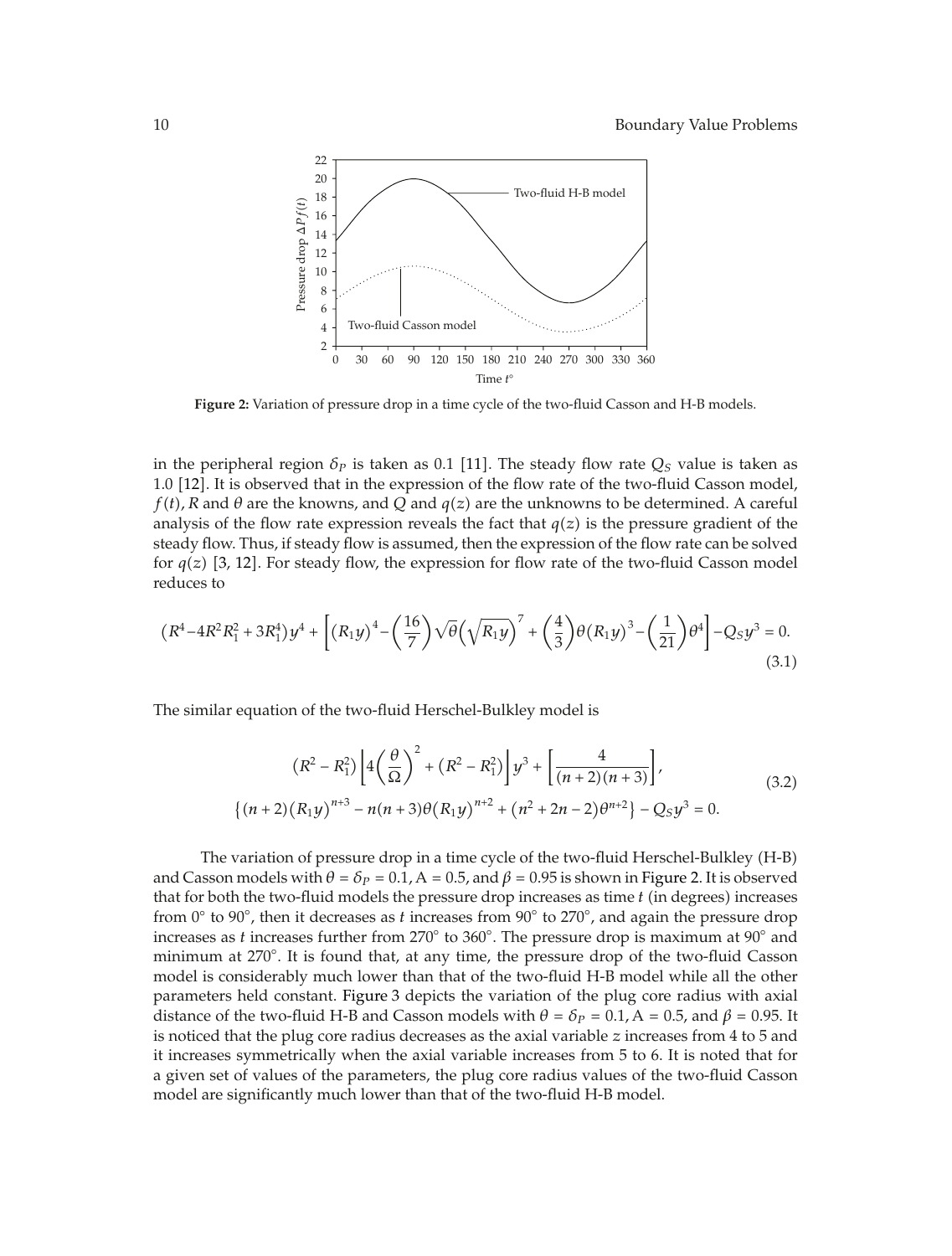

**Figure 3:** Variation of plug core radius with axial distance of the two-fluid Casson and Herschel-Bulkley models.



**Figure 4:** Variation of plug flow velocity in a time cycle of the two-fluid Casson and two fluid Herschel-Bulkley models.

## *3.1. Plug Flow Velocity*

The variation of the plug flow velocity in a time cycle of the two-fluid Casson and H-B models with *θ* =  $δ_P$  = 0.1, A = 0.5*, α* =  $α_H$  =  $α_C$  = 0.5*, α<sub>N</sub>* = 0.25*, β* = 0.95*,* and *z* = 5 is depicted in Figure 4. It is seen that the plug flow velocity decreases as time  $t$  (in degrees) increases from 0◦ to 90◦ , then it increases as *t* increases from 90◦ to 270◦ , and then again it decreases from 270◦ to 360◦ . The plug flow velocity is minimum at 90◦ and maximum at 270◦ . It is noted that the plug flow velocity of the two-fluid Casson model is considerably higher than that of the two-fluid H-B model.

## *3.2. Wall Shear Stress*

Figure 5 shows the variation of the wall shear stress in a time cycle of the two-fluid Casson and H-B models with  $\theta = \delta_P = 0.1$ ,  $A = 0.5$ ,  $\alpha = \alpha_H = \alpha_C = 0.5$ ,  $\alpha_N = 0.25$ ,  $\beta = 0.95$ , and  $z = 5$ . The behavior of the wall shear stress is just reversed of the two-fluid models, that we observed in Figure 4 for the plug flow velocity.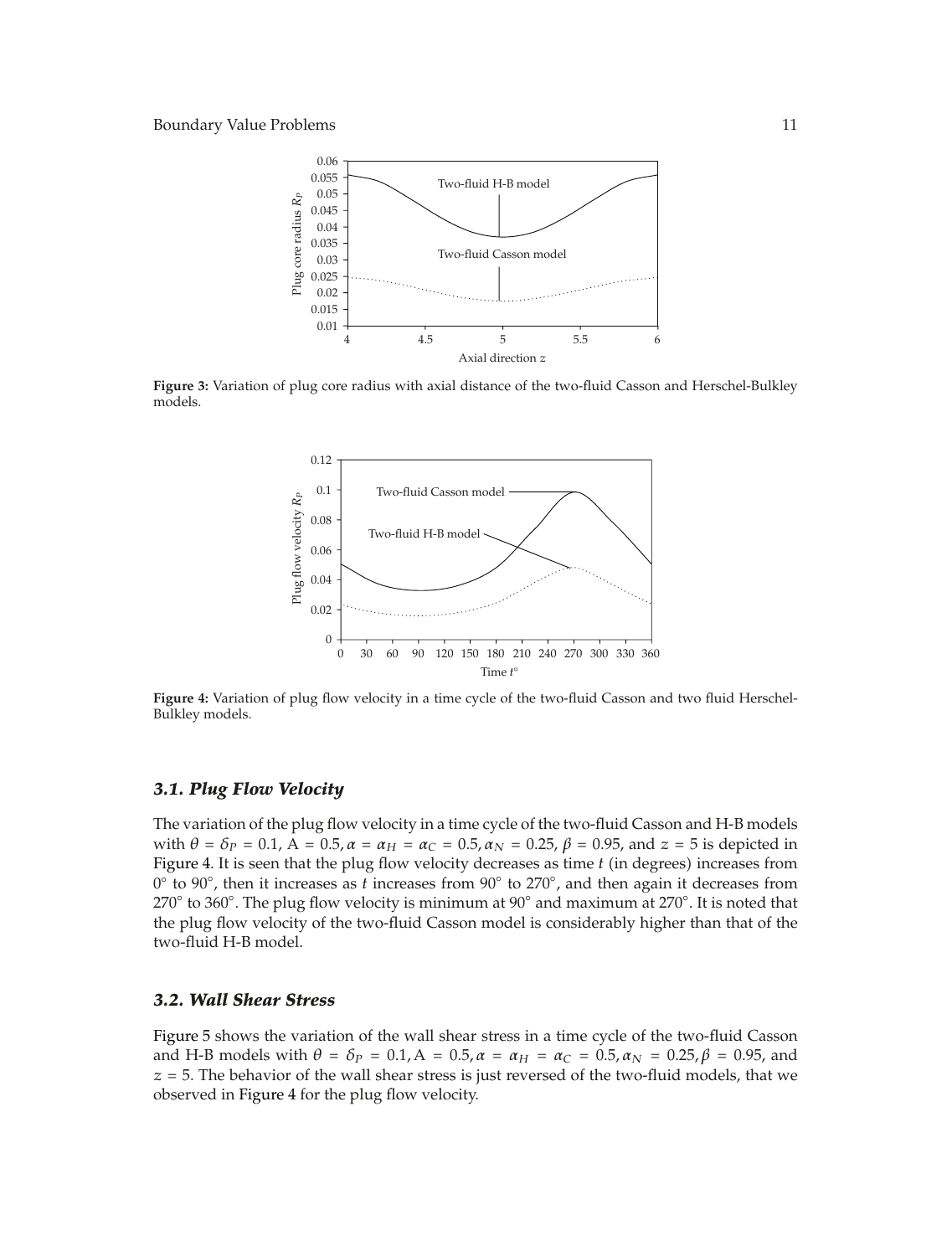

**Figure 5:** Variation of wall shear stress in a cycle of the two-fluid Casson and two fluid Herschel-Bulkley models.



**Figure 6:** Velocity distribution of the two-fluid Casson and two-fluid Herschel-Bulkley model.

## *3.3. Velocity Distribution*

The velocity distributions of the two-fluid H-B and Casson models with  $\theta = \delta_P = 0.1$ , A = 0.5,  $\alpha = \alpha_H = \alpha_C = 0.5$ ,  $\alpha_N = 0.25$ ,  $\beta = 0.95$ , and  $t = 45^\circ$  are sketched in Figure 6. One can notice the plug flow around the tube axis for both the fluid models. It is further recorded that, for a given set values of the parameters, a significantly high-magnitude velocity profile is found in the two-fluid Casson model than in the two-fluid H-B model.

#### *3.4. Resistance to Flow*

The variation of resistance to flow with peripheral layer stenosis height of the two-fluid Casson and H-B models with  $\theta = \delta_P = 0.1$ ,  $A = 0.5$ ,  $\alpha = \alpha_H = \alpha_C = 0.5$ ,  $\alpha_N = 0.25$ ,  $\beta = 0.95$ , and  $t = 45°$  is shown in Figure 7. It is observed that the resistance to flow increases nonlinearly with the increase of the peripheral stenosis height. It is of interest to note that, for any value of the stenosis height, the resistance to flow of the two-fluid Casson model is considerably much lower than that of the H-B model.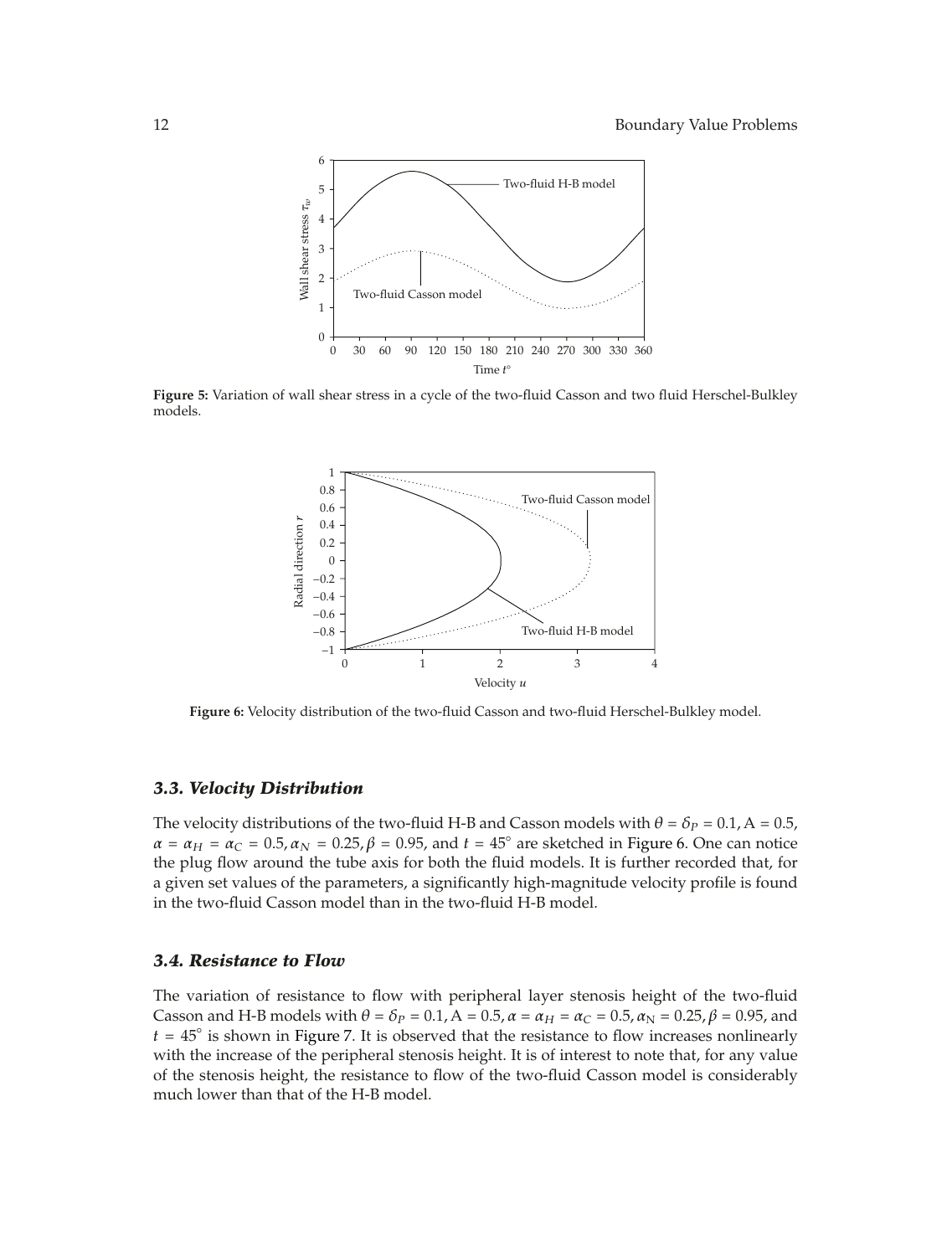

**Figure 7:** Variation of resistance to flow with peripheral layer stenosis height of the two-fluid Casson and two-fluid Herschel-Bulkley models.

**Table 1:** Estimates of the wall shear stress  $(\tau_w)$  and percentage of increase in the wall shear stress  $(\tau_w)$  of the two-fluid Herschel-Bulkley model over uniform diameter tube for different two-fluid Casson model and two-fluid Herschel-Bulkley model over uniform diameter tube for different stenosis sizes with  $A = \alpha = \alpha_H = 0.5$ ,  $\beta = 0.985$ ,  $\theta = 0.1$ , and  $t = 45^\circ$ .

| Stenosis   | Estimates of the wall shear stress |                       | Estimates of the percentage of increase in wall shear stress |                       |
|------------|------------------------------------|-----------------------|--------------------------------------------------------------|-----------------------|
| height     | Two-fluid                          | Two-fluid H-B         | Two-fluid Casson                                             | Two-fluid H-B         |
| $\delta_p$ | Casson model                       | model with $n = 0.95$ | model                                                        | model with $n = 0.95$ |
| 0.025      | 1.677                              | 3.0057                | 5.45                                                         | 7.43                  |
| 0.050      | 1.8058                             | 3.1852                | 11.42                                                        | 15.70                 |
| 0.075      | 1.9495                             | 3.3826                | 17.99                                                        | 24.93                 |
| 0.100      | 2.1102                             | 3.6005                | 25.24                                                        | 35.25                 |
| 0.125      | 2.2907                             | 3.8416                | 33.26                                                        | 46.84                 |
| 0.150      | 2.4939                             | 4.1093                | 42.16                                                        | 59.89                 |

## *3.5. Quantification of the Wall Shear Stress and Resistance to Flow*

The wall shear stress  $(\tau_w)$  and resistance to flow ( $\Lambda$ ) are physiologically important quantities which play an important role in the formation of platelets [22]. High wall shear stress not only damages the vessel wall and causes intimal thickening but also activates platelets, causes platelet aggregation, and finally results in the formation of thrombus [6]. Estimates of the wall shear stress  $(\tau_w)$  and the percentage of increase in the wall shear stress of the two-fluid Casson model and two-fluid Herschel-Bulkley model with  $n = 0.95$  for different stenosis heights with  $\beta$  = 0.985, *A* =  $\alpha$  =  $\alpha_H$  = 0.5,  $\theta$  = 0.1 and *t* = 45° are computed in Table 1. It is found that for the range 0.025–0.15 of the stenosis height, the corresponding range of the percentage of increase in the estimates of the wall shear stress of the two-fluid Casson model and twofluid Herschel-Bulkley model with  $n = 0.95$  are 5.45–42.16 and 7.43–59.89, respectively. One can notice that both the estimates of the wall shear stress and the percentage of increase in the wall shear stress of the two-fluid Casson model are significantly lower than those of the two-fluid Herschel-Bulkley model.

Estimates of the resistance to flow  $(\Lambda)$  and the percentage of increase in the resistance to flow for the two-fluid Casson model and two-fluid Herschel-Bulkley model with  $n = 0.95$ for different stenosis heights with  $β = 0.985$ ,  $A = α = α$ H = 0.5*i*,  $θ = 0.1$ *,* and  $t = 45°$  are given in Table 2. It is observed that, for the range 0.025–0.15 of the stenosis height, the corresponding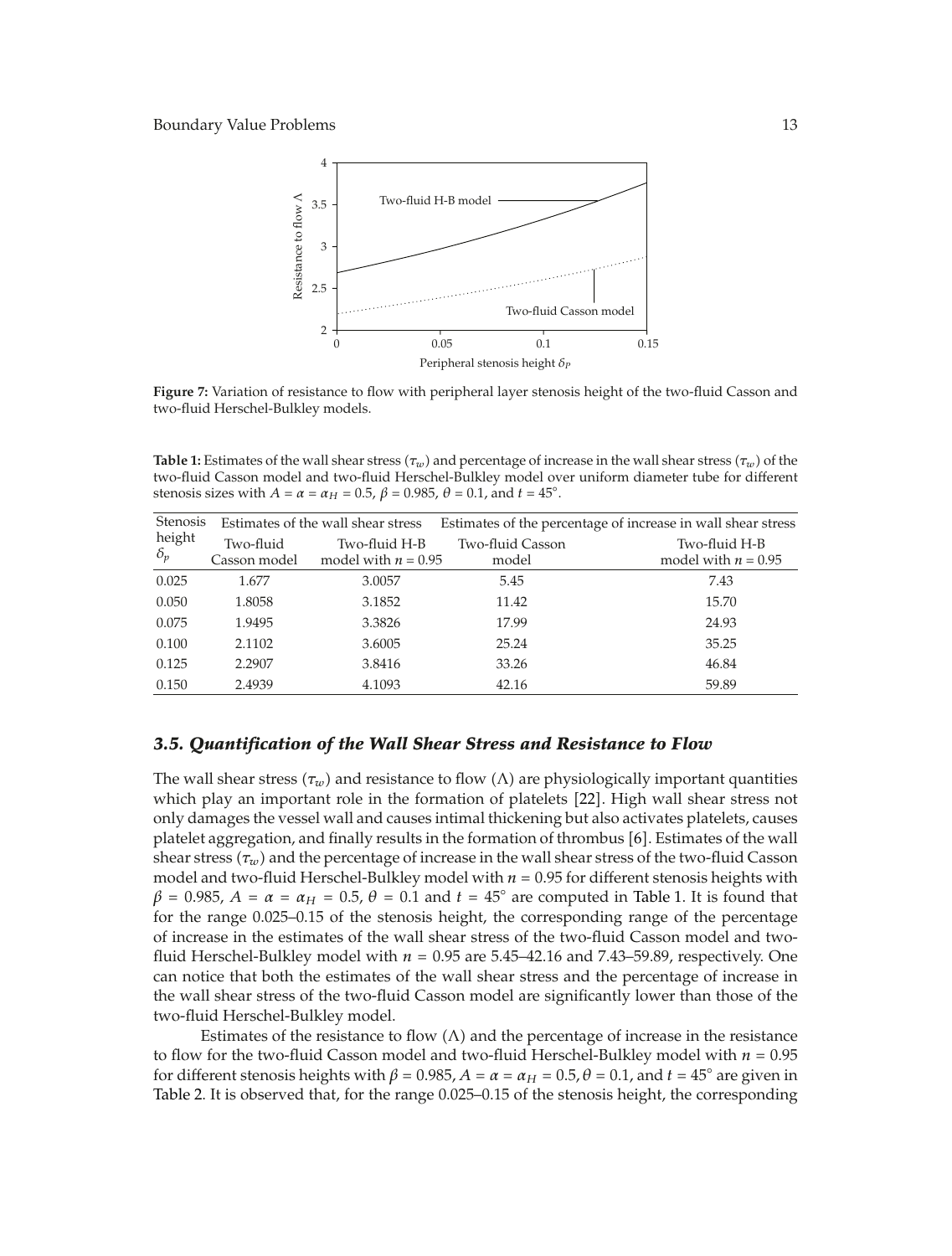| Table 2: Estimates of the resistance and percentage of increase in the resistance to flow $(\Lambda)$ of the two-fluid |
|------------------------------------------------------------------------------------------------------------------------|
| Casson model and two-fluid Herschel-Bulkley model over uniform diameter tube for different stenosis                    |
| heights with $A = \alpha = \alpha_H = 0.5$ , $\beta = 0.985$ , $\theta = 0.1$ , and $t = 45^{\circ}$ .                 |

| <b>Stenosis</b>      | Estimates of the resistance |                                        | Estimates of the percentage of increase in resistance |                                        |  |
|----------------------|-----------------------------|----------------------------------------|-------------------------------------------------------|----------------------------------------|--|
| height<br>$\delta_p$ | Two-fluid Casson<br>model   | Two-fluid H-B<br>model with $n = 0.95$ | Two-fluid Casson<br>model                             | Two-fluid H-B<br>model with $n = 0.95$ |  |
| 0.025                | 2.4795                      | 2.9371                                 | 4.16                                                  | 5.16                                   |  |
| 0.050                | 2.6135                      | 3.0650                                 | 8.69                                                  | 10.843                                 |  |
| 0.075                | 2.7616                      | 3.2049                                 | 13.66                                                 | 17.12                                  |  |
| 0.100                | 2.9258                      | 3.3584                                 | 19.10                                                 | 24.09                                  |  |
| 0.125                | 3.10868                     | 3.5275                                 | 25.10                                                 | 31.85                                  |  |
| 0.150                | 3.3131                      | 3.7143                                 | 31.72                                                 | 40.52                                  |  |

ranges of the percentage of increase in the estimates of the resistance to flow of the twofluid Casson model and two-fluid Herschel-Bulkley model are 4.16–25.10 and 5.16–31.85, respectively. It is clear that both the estimates of the wall shear stress and the percentage of increase in the wall shear stress of the two-fluid Casson model are significantly lower than those of the two-fluid Herschel-Bulkley model. Hence, it is clear that the two-fluid Casson model layer is useful in the functioning of the diseased arterial system.

# **4. Conclusion**

The pulsatile flow of blood through stenosed arteries is analyzed by assuming blood as a (i) two-fluid Casson model and (ii) two-fluid Herschel-Bulkley model. It is observed that, for a given set of values of the parameters, the velocity distribution of the two-fluid Casson model is considerably higher than that of the two-fluid Herschel-Bulkley fluid model. Further, it is noticed that the pressure drop, plug core radius, wall shear stress, and the resistance to flow of the two-fluid Casson model are significantly much lower than those of the two-fluid Herschel-Bulkley model.

It is of interest to note that the estimates of the wall shear stress and resistance to flow of the two-fluid Casson model are considerably lower than those of the two-fluid Herschel-Bulkley model. It is also worthy to note that the estimates of the percentage of increase in the wall shear stress and the percentage of increase in the resistance to flow of the twofluid Casson model are considerably lower than those of the two-fluid Herschel-Bulkley model. Further, it is observed that the difference between the estimates of the wall shear stress, resistance to flow, percentage of increase in the estimates of the wall shear stress, and resistance to flow of the two-fluid Casson model and two-fluid Herschel-bulkley model is substantial. Hence, the two-fluid Casson model would be more useful in the mathematical analysis of the diseased arterial system.

## **References**

- [1] P. K. Mandal, "An unsteady analysis of non-Newtonian blood flow through tapered arteries with a stenosis," *International Journal of Non-Linear Mechanics*, vol. 40, no. 1, pp. 151–164, 2005.
- 2 I. Marshall, S. Zhao, P. Papathanasopoulou, P. Hoskins, and X. Y. Xu, "MRI and CFD studies of pulsatile flow in healthy and stenosed carotid bifurcation models," *Journal of Biomechanics*, vol. 37, no. 5, pp. 679–687, 2004.